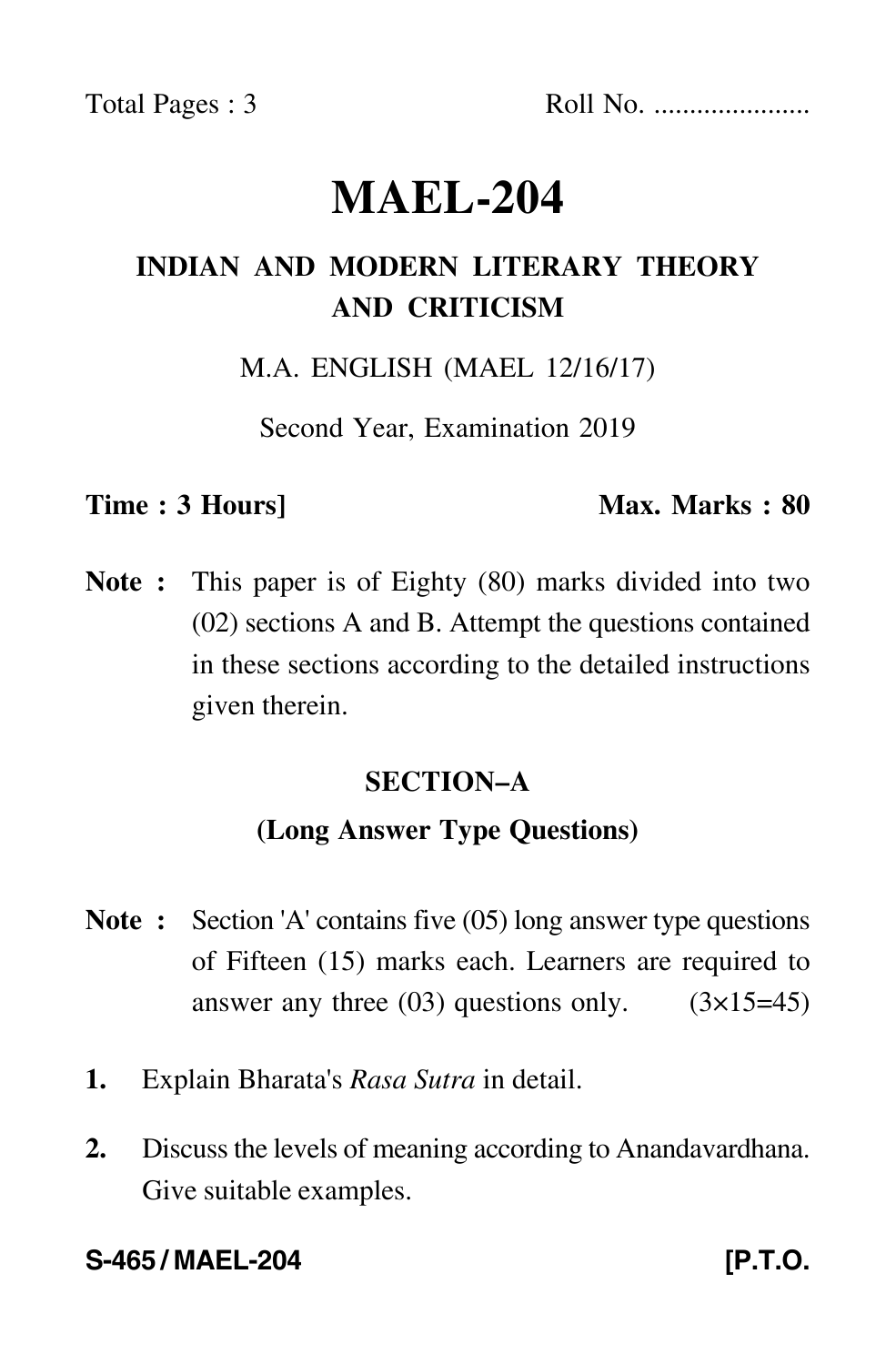- **3.** Choose a poem from English literature and analyze its lexical obliquity.
- **4.** What is Foregrounding? How does the writer use this to create literary effect? Explain with examples.
- **5.** Discuss Franz Fanon as a Postcolonial Theorist.

#### **SECTION–B**

# **(Short Answer Type Questions)**

- **Note :** Section 'B' contains eight (08) short answer type questions of Seven (07) marks each. Learners are required to answer any five (05) questions only.  $(5 \times 7 = 35)$
- **1.** How is aesthetics both a science and philosophy of fine arts?
- **2.** Differentiate between the language of common conversation and that of poetry.
- **3.** Write a short note on Russian Formalism.
- **4.** What do you understand by the term Modernism?
- **5.** What is Gynocriticism?
- **S-465 / MAEL-204 [ 2 ]**